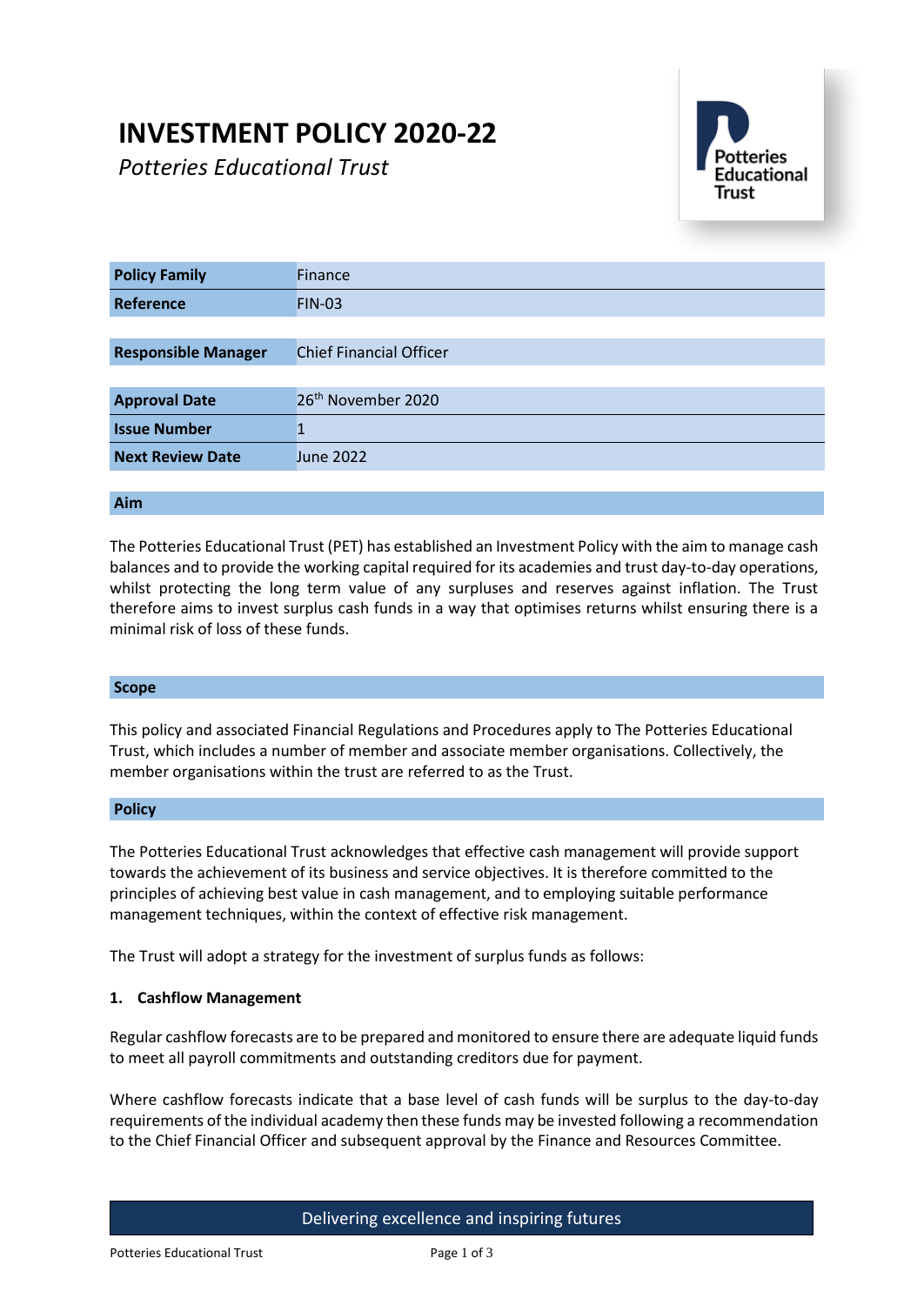In making a final decision and recommendation to trustees with regard to investment options, the Chief Financial Officer will compare interest rates and returns across the market to ensure the Trust is getting a fair return, having due regard for risk and the economic situation at that time.

Successful approvals to invest funds will be reported back to academy business / finance managers by the Chief Financial Officer.

Each quarter the Chief Financial Officer will survey the market for alternative rates, and will report to the Finance and Resources committee when more beneficial options may be available

#### **2. Periods of deposit**

These will be assessed based on information in forecasts of cashflow, always maintaining a minimum of one month's payroll on instant access terms. Any sums to be placed for greater than one year will be identified in the annual budget to board of trustees. Other shorter periods will be assessed and reviewed by the Chief Financial Officer and reported to the Finance and Resources Committee**.**

#### **3. Risk Management**

Where total deposits exceed £2,500,000 the Trust will seek to place sums with two or more institutions, to achieve a reasonable spread of risk. The risk rating of deposit-takers used will be regularly reviewed and any deterioration in ratings may result in the funds being placed elsewhere.

#### **4. Approved Deposit Takers**

The Trust will generally place sums with the Trusts bankers, unless significant benefit can be obtained by placing sums elsewhere. In these circumstances the Chief Executive Officer and Chief Financial Officer are authorised to recommend the placement of Trusts funds to trustees through the Finance and Resources Committee: -

- On deposit with the other major UK Clearing banks.
- On deposit with building societies with assets of more than £1 billion belonging to the Building Societies Association.
- Investments must be placed with Financial Services Compensation Scheme (FSCS) registered companies

#### **Implementation**

Implementation of this policy will be the responsibility of the Chief Financial Officer, who will act on behalf of the Trust in all matters relating to the management of reserves and investments.

### **Communication**

This Policy will be circulated to appropriate staff within the Trust and is available on the Potteries Educational Trust website.

#### **Monitoring**